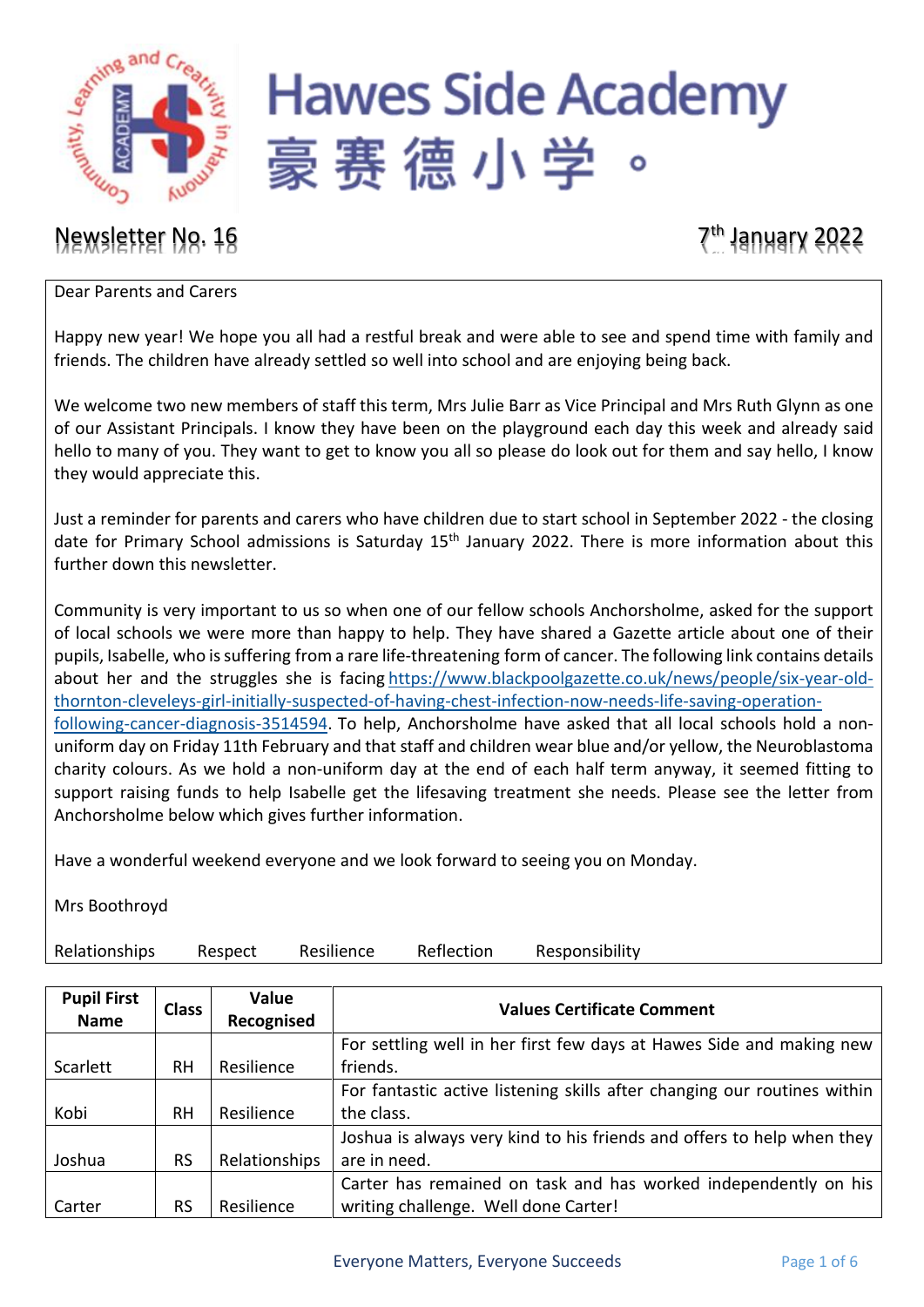|             |                            |                | Libby has returned to school and settled really well to the new routine.  |  |  |  |  |
|-------------|----------------------------|----------------|---------------------------------------------------------------------------|--|--|--|--|
| Libby       | <b>RA</b>                  | Responsibility | Well done Libby!                                                          |  |  |  |  |
|             |                            |                | George has been trying really hard to write captions in class. He is      |  |  |  |  |
| George      | <b>RA</b>                  | Resilience     | getting better and better at them. Well done George!                      |  |  |  |  |
| Freddie     | 1H                         | Resilience     | For persisting with difficult maths work.                                 |  |  |  |  |
| Violet      | 1H                         | Reflection     | For thinking about how she could improve on her phonic sentences.         |  |  |  |  |
| Lexi        | 1 <sub>S</sub>             | Resilience     | For trying incredibly hard with her handwriting.                          |  |  |  |  |
| Alyssa      | 1S                         | Responsibility | For being helpful around the classroom.                                   |  |  |  |  |
|             |                            |                | Ava has been taking responsibility for tidying resources away after she   |  |  |  |  |
| Ava         | 1A                         | Responsibility | has used them so they are ready for someone else to use.                  |  |  |  |  |
|             |                            |                | Archie has shown great determination and resilience in his maths work     |  |  |  |  |
|             |                            |                | this week. After some support he has worked independently using           |  |  |  |  |
|             |                            |                | resources in the classroom to help him find the difference between two    |  |  |  |  |
| Archie      | 1A                         | Resilience     | numbers.                                                                  |  |  |  |  |
| Lexie       | 2H                         | Resilience     | For working hard writing sentences for a diary entry.                     |  |  |  |  |
|             |                            |                | For always thinking of others and recognising good behaviour in class     |  |  |  |  |
| Paige       | 2H                         | Relationships  | friends.                                                                  |  |  |  |  |
| Harrison    | 2S                         | Resilience     | For always being ready to learn and setting a great example to others.    |  |  |  |  |
| Jacob       | <b>2S</b>                  | Resilience     | For trying really hard to show his active listening.                      |  |  |  |  |
|             |                            |                | For always respecting our school values and treating others as they       |  |  |  |  |
| Elliot      | 2A                         | Respect        | wish to be treated.                                                       |  |  |  |  |
|             |                            |                | For being incredibly resilient with his writing. Your dedication and hard |  |  |  |  |
| Ralphie     | 2A                         | Resilience     | work has been noticed by all. Well done Ralphie!                          |  |  |  |  |
|             |                            |                | For showing responsibility to improve his concentration during lessons.   |  |  |  |  |
| Zachary     | 3H                         | Responsibility | Well done Zach, keep it up!                                               |  |  |  |  |
|             |                            |                | For always being prepared to work with others and being a good team       |  |  |  |  |
| Eva         | 3H                         | Relationships  | member.                                                                   |  |  |  |  |
| Kaecen      | <b>3S</b>                  | Resilience     | For trying hard to learn the 8 times tables in maths.                     |  |  |  |  |
| Charlie     | <b>3S</b>                  | Relationships  | For always being very kind and caring towards others.                     |  |  |  |  |
|             |                            |                | Milana has been putting in lots of effort to learn her 3, 4 and 8 times   |  |  |  |  |
| Milana      | 3A                         | Responsibility | tables.                                                                   |  |  |  |  |
|             |                            |                | Owen has been a fantastic, caring friend to a new member of the class     |  |  |  |  |
| Owen        | 3A                         | Relationships  | in 3A.                                                                    |  |  |  |  |
|             |                            |                | Daisie always takes pride in her school work and takes care with her      |  |  |  |  |
| Daisie      | 4H                         | Respect        | presentation.                                                             |  |  |  |  |
|             |                            |                | Lucas has taken on an extra responsibility to help his classmates with    |  |  |  |  |
| Lucas       | 4H                         | Responsibility | their reading practice.                                                   |  |  |  |  |
| Alfie       | 4S                         | Resilience     | For outstanding resilience within all aspects of his learning!            |  |  |  |  |
|             |                            |                | For settling back into school beautifully after the holidays and working  |  |  |  |  |
| Class 4S    | 4S                         | Responsibility | hard!                                                                     |  |  |  |  |
| Lucas       | 4A                         | Responsibility | For great participation in PE.                                            |  |  |  |  |
| Poppy       | 4A                         | Relationships  | For being a great learning partner.                                       |  |  |  |  |
| Daniel      | 5H                         | Responsibility | Dedicated to improving his handwriting.                                   |  |  |  |  |
| Lewis       | 5H                         | Resilience     | Superb effort with his spelling and writing.                              |  |  |  |  |
|             |                            |                | For working really hard with his writing task and developing his skills   |  |  |  |  |
| Mark        | <b>5S</b>                  | Resilience     | for independent writing.                                                  |  |  |  |  |
|             | countries we have studied. |                | For working really hard on his Geography explanation about the            |  |  |  |  |
| Riley-Brian | <b>5S</b>                  | Resilience     |                                                                           |  |  |  |  |
|             |                            |                | For working really well with the children around him and also working     |  |  |  |  |
| Junior      | 5A                         | Relationships  | well in lesson.                                                           |  |  |  |  |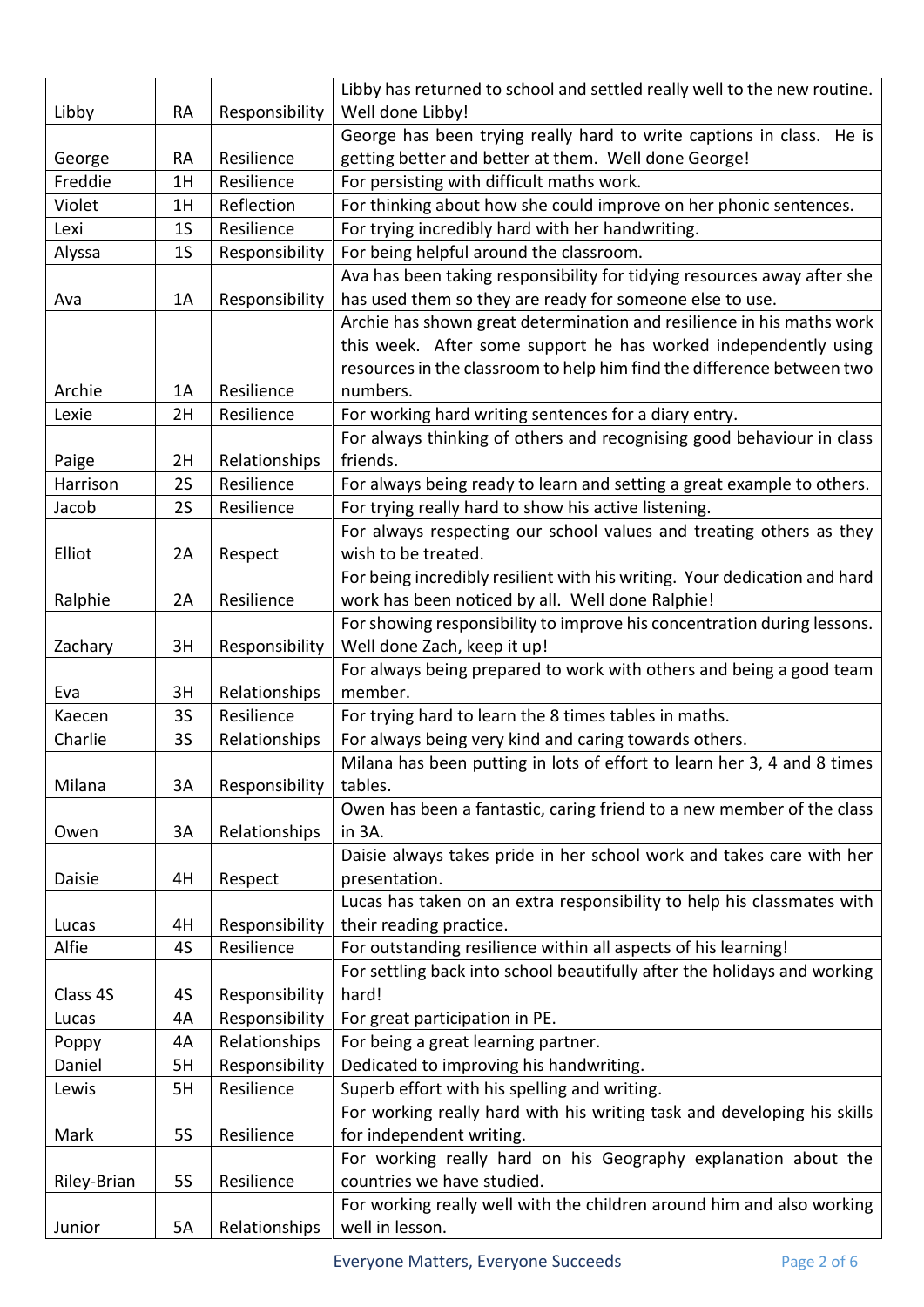|          |    |                | Ellie always shows a high level of maturity, works well with everyone |  |  |  |
|----------|----|----------------|-----------------------------------------------------------------------|--|--|--|
| Ellie    | 5А | Responsibility | and completes her work to a high standard.                            |  |  |  |
| Ameillia | 6H | Resilience     | For working hard in maths and challenging herself further.            |  |  |  |
|          |    |                | For being respectful and kind to staff and peers within the school    |  |  |  |
| Jack     | 6H | Respect        | community.                                                            |  |  |  |
|          |    |                | For great efforts and improvement with his handwriting. Well done     |  |  |  |
| Joe      | 6S | Reflection     | Joe!                                                                  |  |  |  |
|          |    |                | For always showing others her kind, caring personality. Well done     |  |  |  |
| Emily    | 6S | Relationships  | Emily, you are a true superstar - Thank you!                          |  |  |  |
|          |    |                | For being reflective when things happen and being really mature with  |  |  |  |
| Liam     | 6А | Reflection     | friendships.                                                          |  |  |  |
| Amelia   | 6A | Responsibility | For always giving 100% and being responsible for her own learning.    |  |  |  |

| <b>Diary Dates</b><br>(Correct at time of printing)<br>Non-Uniform Day - Friday 11 <sup>th</sup> February 2022                                                |
|---------------------------------------------------------------------------------------------------------------------------------------------------------------|
| Spring Half Term 2022 – School closes on Friday $11th$ February 2022<br>(Foundation, Yrs 1 & 2 @ 3:15 pm)<br>$(Yrs 3, 4, 5, 8, 6, \emptyset 3:20 \text{ pm})$ |
| School re-opens – Monday 21st February 2022 @ 8:50am                                                                                                          |
| Non-Uniform Day – Friday $1^{st}$ April 2022                                                                                                                  |
| Easter Break 2022 – School closes on Friday $1st$ April 2022<br>(Foundation, Yrs 1 & 2 @ 2:00 pm)<br>(Yrs 3, 4, 5, & 6 @ 2:05 pm)                             |
| School re-opens - Tuesday 19th April 2022 @ 8:50am                                                                                                            |
| May Day – Monday $2^{nd}$ May – School closed all day<br>(open as normal Tuesday 3 <sup>rd</sup> May @ 8:50am)                                                |
| Non-Uniform Day – Thursday 26 <sup>th</sup> May 2022                                                                                                          |
| **Summer Half Term 2022 – School closes on Thursday 26 <sup>th</sup> May 2022**<br>(Foundation, Yrs 1 & 2 @ 3:15 pm)<br>(Yrs 3, 4, 5, & 6 $@$ 3:20 pm)        |
| School re-opens – Tuesday $7th$ June 2022 @ 8:50am                                                                                                            |
| Non-Uniform Day – Thursday $21^{st}$ July 2022                                                                                                                |
| School closes for Summer Holidays - Thursday 21 <sup>st</sup> July 2022<br>(Foundation, Yrs 1 & 2 @ 2:00 pm)<br>(Yrs 3, 4, 5, & 6 @ 2:05 pm)                  |
| **Please note the term dates have been amended to include the additional holiday awarded in recognition                                                       |

*of Her Majesty the Queen's Platinum Jubilee celebrations\*\**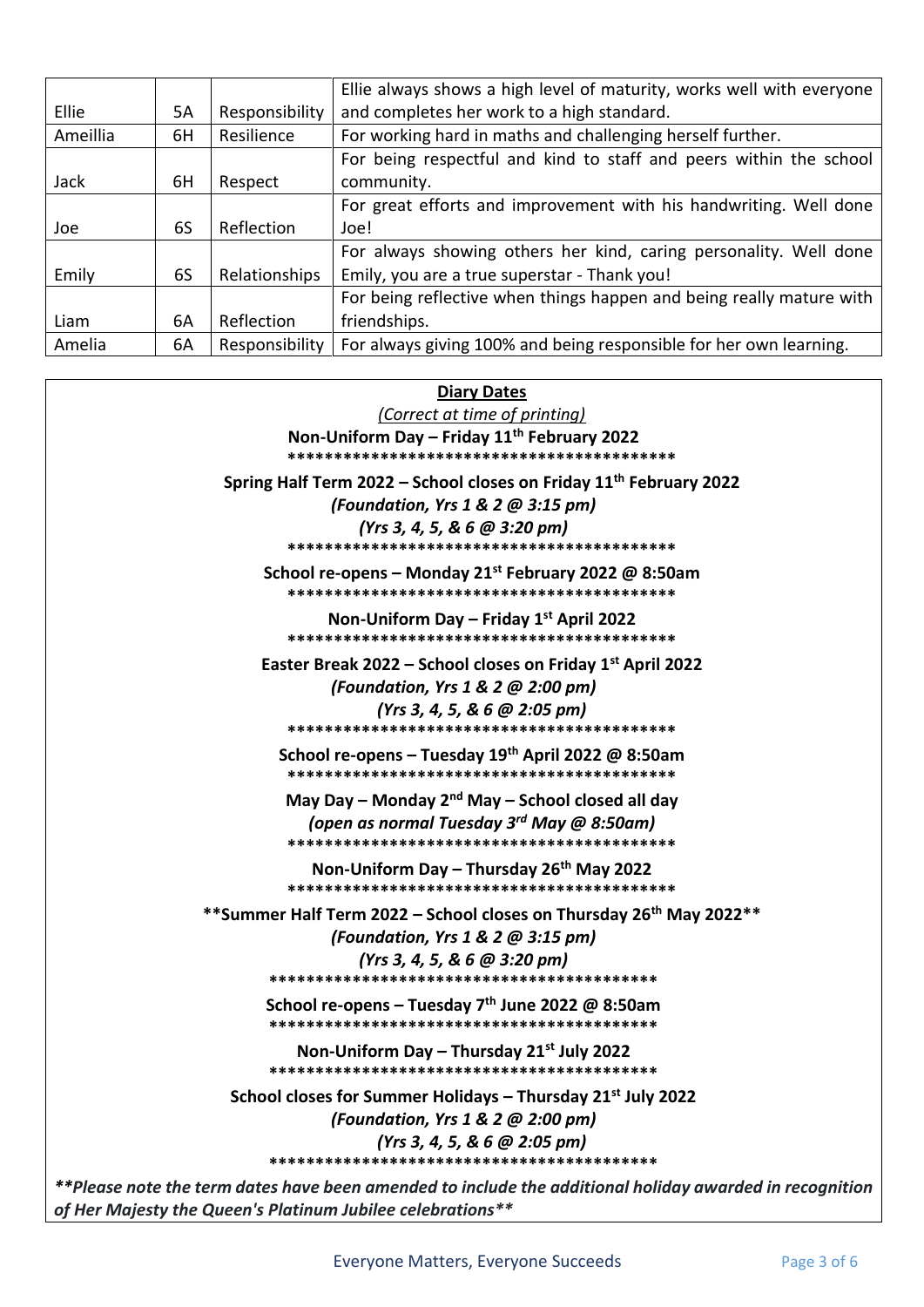| <b>Hawes Side Academy</b>       |           |                        |                     |                  |  |  |  |  |  |
|---------------------------------|-----------|------------------------|---------------------|------------------|--|--|--|--|--|
| <b>Term Dates - 2022/2023</b>   |           |                        |                     |                  |  |  |  |  |  |
|                                 |           | <b>School Closes</b>   | <b>School Opens</b> |                  |  |  |  |  |  |
| <b>Autumn Terms 2022 starts</b> |           |                        | Monday              | 5 September 2022 |  |  |  |  |  |
| Inset Day (Monday 3 October)    | Friday    | 30 September 2022      | Tuesday             | 4 October 2022   |  |  |  |  |  |
| <b>Autumn Half Term 2022</b>    | Friday    | <b>21 October 2022</b> | <b>Monday</b>       | 31 October 2022  |  |  |  |  |  |
| <b>Christmas 2022</b>           | Tuesday   | 20 December 2022       | Thursday            | 5 January 2023   |  |  |  |  |  |
| <b>Spring Half Term 2023</b>    | Friday    | 10 February 2023       | <b>Monday</b>       | 20 February 2023 |  |  |  |  |  |
| <b>Easter Break 2023</b>        | Friday    | 31 March 2023          | Monday              | 17 April 2023    |  |  |  |  |  |
| May Day 2023 (Monday 1 May)     | Friday    | <b>28 April 2023</b>   | Tuesday             | 2 May 2023       |  |  |  |  |  |
| <b>Summer Half Term 2023</b>    | Wednesday | 24 May 2023            | Monday              | 5 June 2023      |  |  |  |  |  |
| Summer 2023                     | Friday    | 21 July 2023           |                     |                  |  |  |  |  |  |

### **School Admissions – September 2022**

**Primary Applications** – If your child was born between **1st September 2017** and **31st August 2018**, you must apply for a Primary School Reception place for September 2022. (Applications are required for all children with a 4th birthday between 1st September 2021 and 31st August 2022). **Closing date for applications – 15th January 2022.**

If you live in Blackpool (pay council tax to Blackpool) you need to apply for a school place on-line at: [www.blackpool.gov.uk/schooladmissions.](http://www.blackpool.gov.uk/schooladmissions)

Before you complete and submit your application you are advised to read Blackpool Council's guide for parents at: [www.blackpool.gov.uk/schooladmissions.](http://www.blackpool.gov.uk/schooladmissions)

The on-line system offers a quick and secure means of applying for places. Paper applications and information booklets are available from schoolaccess@blackpool.gov.uk or telephone 01253 476637.

If you pay your council tax to Wyre or Fylde then you will need to access Lancashire's on-line application system at www.lancashire.gov.uk You can still express preferences for Blackpool schools on Lancashire's application system.

### **PLEASE DO NOT LEAVE IT UNTIL THE LAST MINUTE!**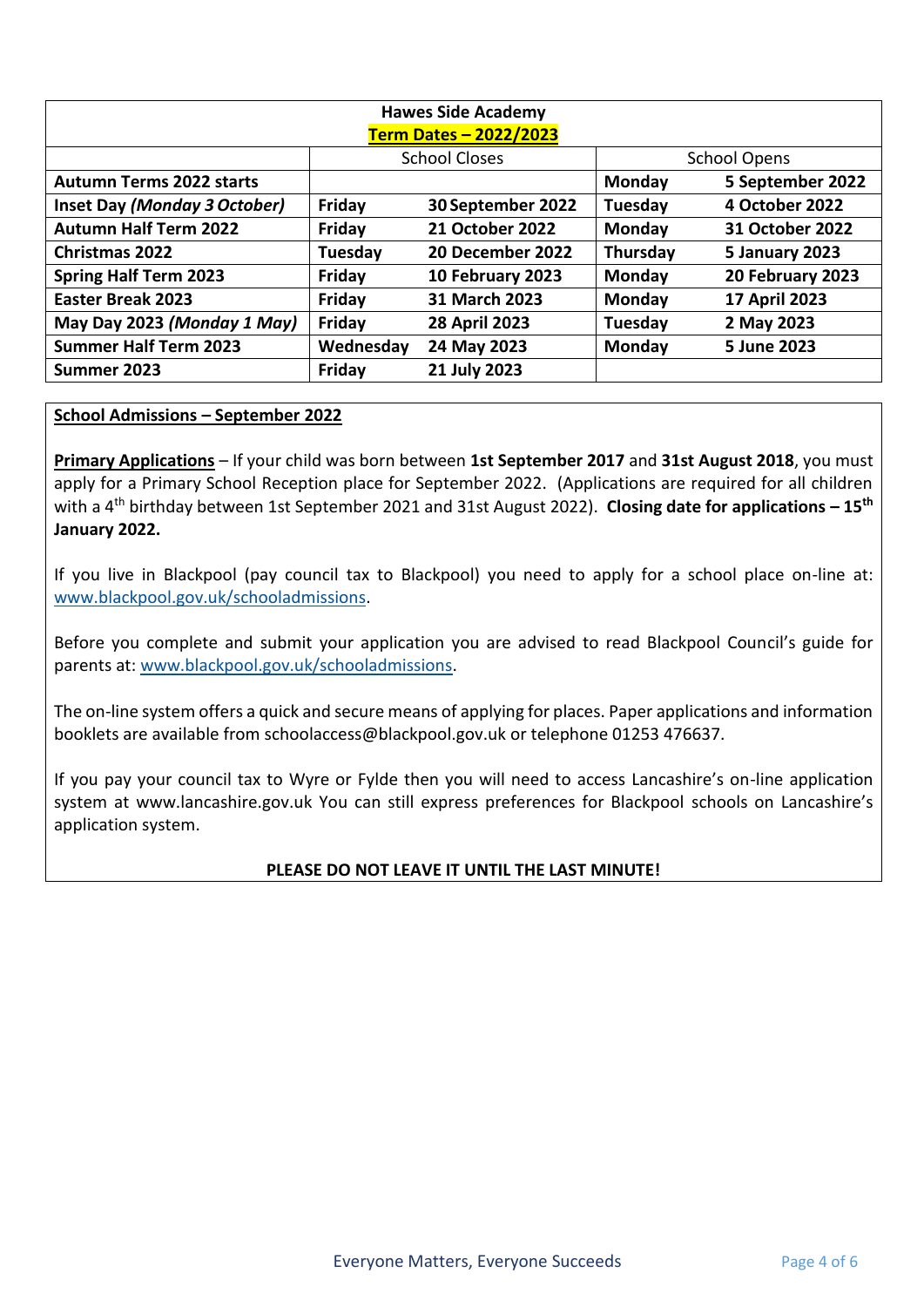

'teadteacher: Mr G R Dow, B.Ed (Hons)

Deputy Headteacher: Mr A Hurley, B.A. (Hons) PGCE

Friday, 07 January 2022

Dear Parents/Guardians,

As you may have seen recently a fundraiser has been set up to help a little girl Isabelle Grundy, age 6, a pupil at Anchorsholme Academy who is suffering from stage 4 Neuroblastoma. In order to support this local family from Cleveleys, we are inviting all schools in FY postcodes to take part in a non uniform day on **FRIDAY 11TH FEBRUARY 2022** where we ask that all students and staff wear the colours blue and/or yellow as these are the Neuroblastoma charity colours. We are hoping for a suggested £1 donation (to be taken into school on the day) per child and staff member in order to help raise vital funds to get Isabelle and her parents to the US for life saving treatment. Could any funds collected by school be paid directly into the following account.

**Name The Sea View Trust T/A Anchorsholme Academy Sort Code 30-90-90 Account No 23956968**



Since diagnosis Isabelle has undergone a lot of intensive treatment, ranging from High dose chemotherapy, numerous cannulas, MIBG Scans, CT Scans, ultrasound Scans, several blood and platelet transfusions, High Risk Surgery- only a small section of Isabelle's Tumour was safely removed, Stem Cell Harvest & Transplant.

In the New Year once Isabelle has recovered from her Stem Cell Transplant, she will move on to her next stage of treatment, Radiotherapy at Christies. Once Isabelle has completed her treatment here in the UK there is still a 60% chance Isabelle could relapse, if this happens Isabelle's chance of survival drops to only 5%.